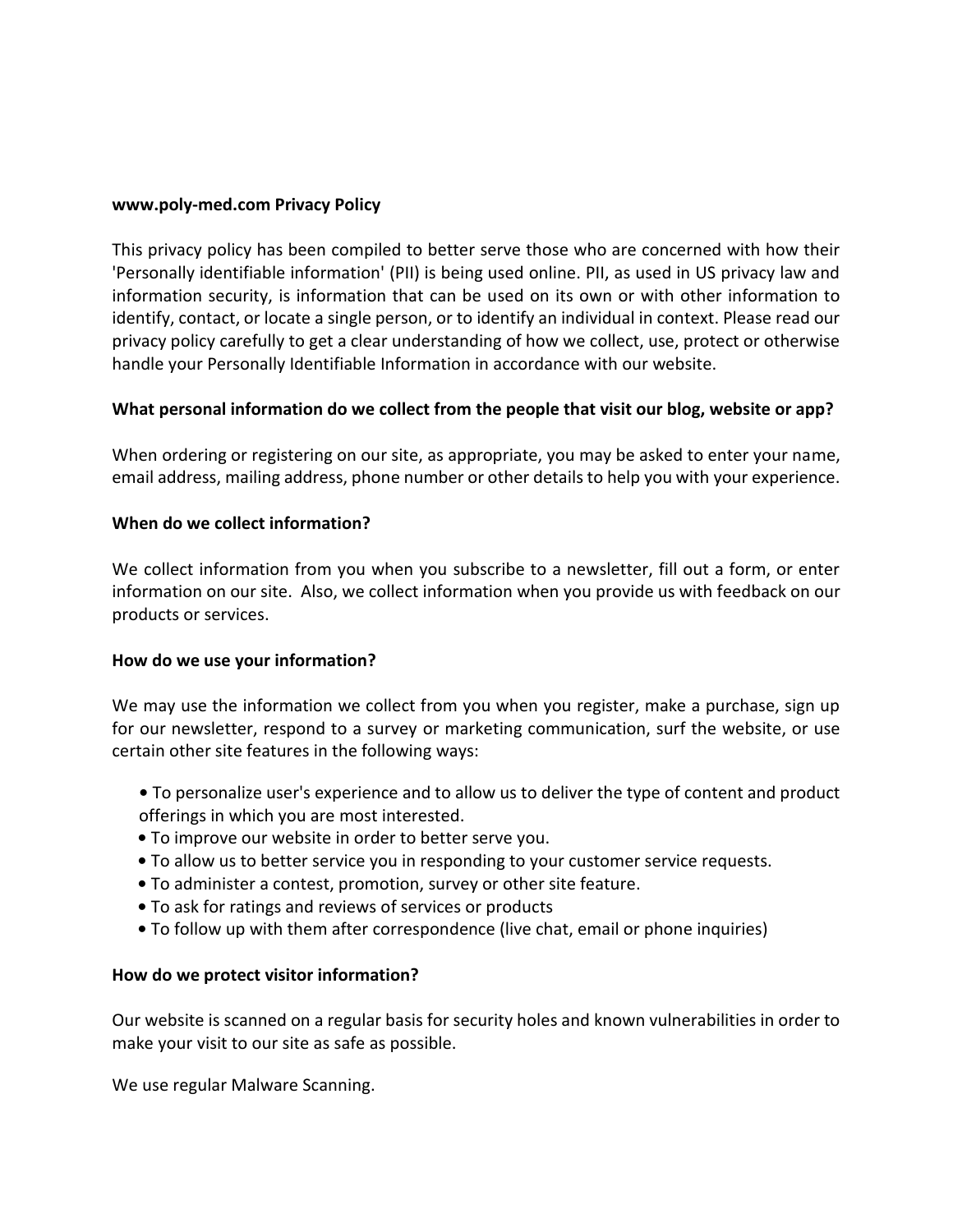We do not use an SSL certificate

**•** We do not need an SSL because: There are no transactions conducted on the site

## **Do we use 'cookies'?**

Yes. Cookies are small files that a site or its service provider transfers to your computer's hard drive through your Web browser (if you allow) that enables the site's or service provider's systems to recognize your browser and capture and remember certain information. For instance, we use cookies to help us remember and process the items in your shopping cart. They are also used to help us understand your preferences based on previous or current site activity, which enables us to provide you with improved services. We also use cookies to help us compile aggregate data about site traffic and site interaction so that we can offer better site experiences and tools in the future.

#### **We use cookies to:**

**•** Understand and save user's preferences for future visits.

 **•** Compile aggregate data about site traffic and site interactions in order to offer better site experiences and tools in the future. We may also use trusted third-party services that track this information on our behalf.

You can choose to have your computer warn you each time a cookie is being sent, or you can choose to turn off all cookies. You do this through your browser (like Internet Explorer) settings. Each browser is a little different, so look at your browser's Help menu to learn the correct way to modify your cookies.

If you disable cookies off, some features will be disabled. It won't affect the user's experience that make your site experience more efficient and some of our services will not function properly.

## **Third-party disclosure:**

We do not sell, trade, or otherwise transfer to outside parties your personally identifiable information unless we provide users with advance notice. This does not include website hosting partners and other parties who assist us in operating our website, conducting our business, or serving our users, so long as those parties agree to keep this information confidential. We may also release information when its release is appropriate to comply with the law, enforce our site policies, or protect ours or others' rights, property, or safety.

However, non-personally identifiable visitor information may be provided to other parties for marketing, advertising, or other uses.

## **Third-party links:**

We do not include or offer third-party products or services on our website.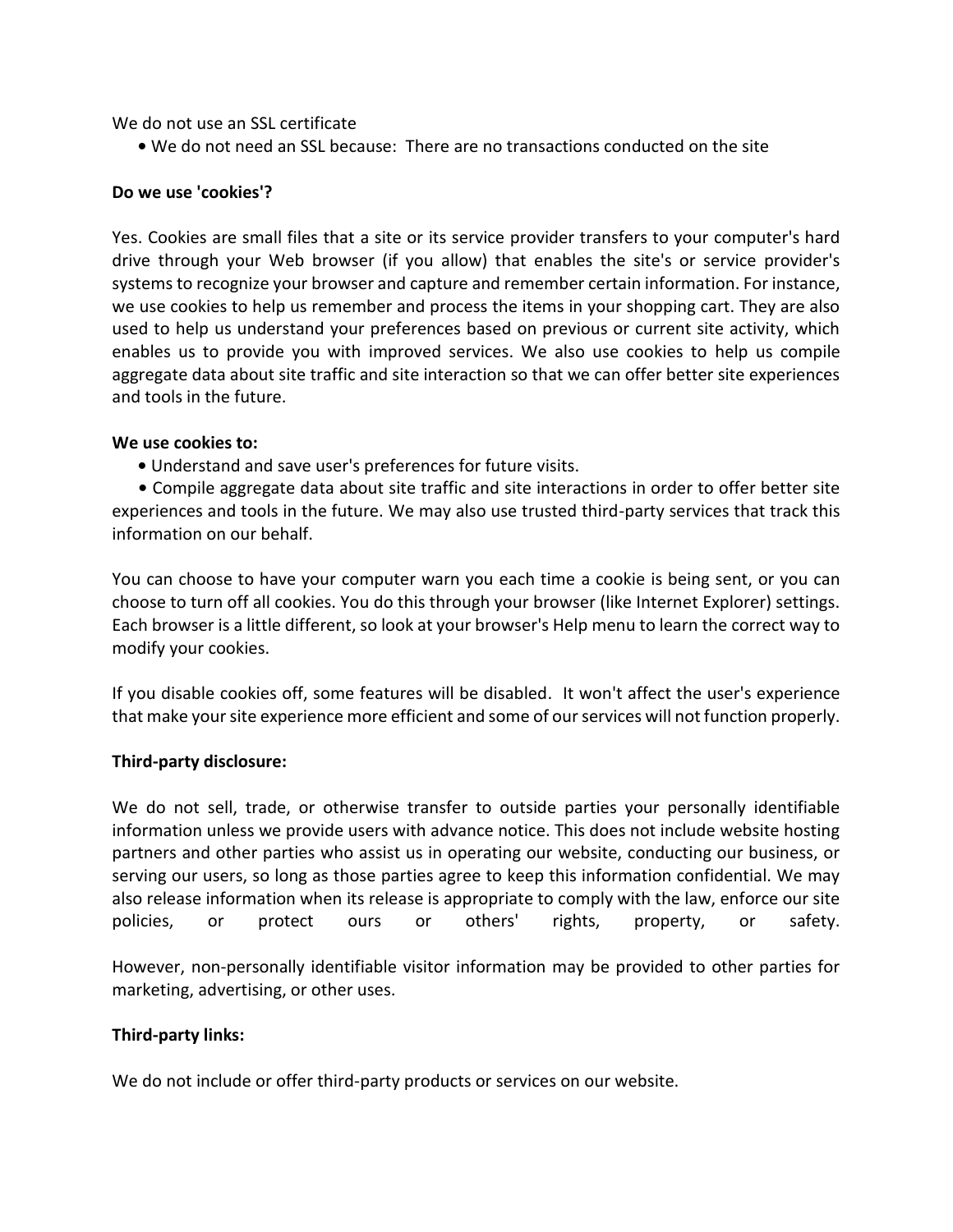# **Google:**

Google's advertising requirements can be summed up by Google's Advertising Principles. They are put in place to provide a positive experience for users. <https://support.google.com/adwordspolicy/answer/1316548?hl=en>

We use Google AdSense Advertising on our website.

Google, as a third-party vendor, uses cookies to serve ads on our site. Google's use of the DART cookie enables it to serve ads to our users based on previous visits to our site and other sites on the Internet. Users may opt-out of the use of the DART cookie by visiting the Google Ad and Content Network privacy policy.

# **We have implemented the following:**

- **•** Remarketing with Google AdSense
- **•** Google Display Network Impression Reporting

We along with third-party vendors, such as Google use first-party cookies (such as the Google Analytics cookies) and third-party cookies (such as the DoubleClick cookie) or other third-party identifiers together to compile data regarding user interactions with ad impressions and other ad service functions as they relate to our website.

## **Opting out:**

Users can set preferences for how Google advertises to you using the Google Ad Settings page. Alternatively, you can opt out by visiting the Network Advertising initiative opt out page or permanently using the Google Analytics Opt Out Browser add on.

## **California Online Privacy Protection Act:**

CalOPPA is the first state law in the nation to require commercial websites and online services to post a privacy policy. The law's reach stretches well beyond California to require a person or company in the United States (and conceivably the world) that operates websites collecting personally identifiable information from California consumers to post a conspicuous privacy policy on its website stating exactly the information being collected and those individuals with whom it is being shared, and to comply with this policy. - See more at: http://consumercal.org/california-online-privacy-protection-actcaloppa/#sthash.0FdRbT51.dpuf

## **According to CalOPPA we agree to the following:**

Users can visit our site anonymously.

Once this privacy policy is created, we will add a link to it on our home page or as a minimum on the first significant page after entering our website.

Our Privacy Policy link includes the word 'Privacy' and can be easily be found on the page specified above.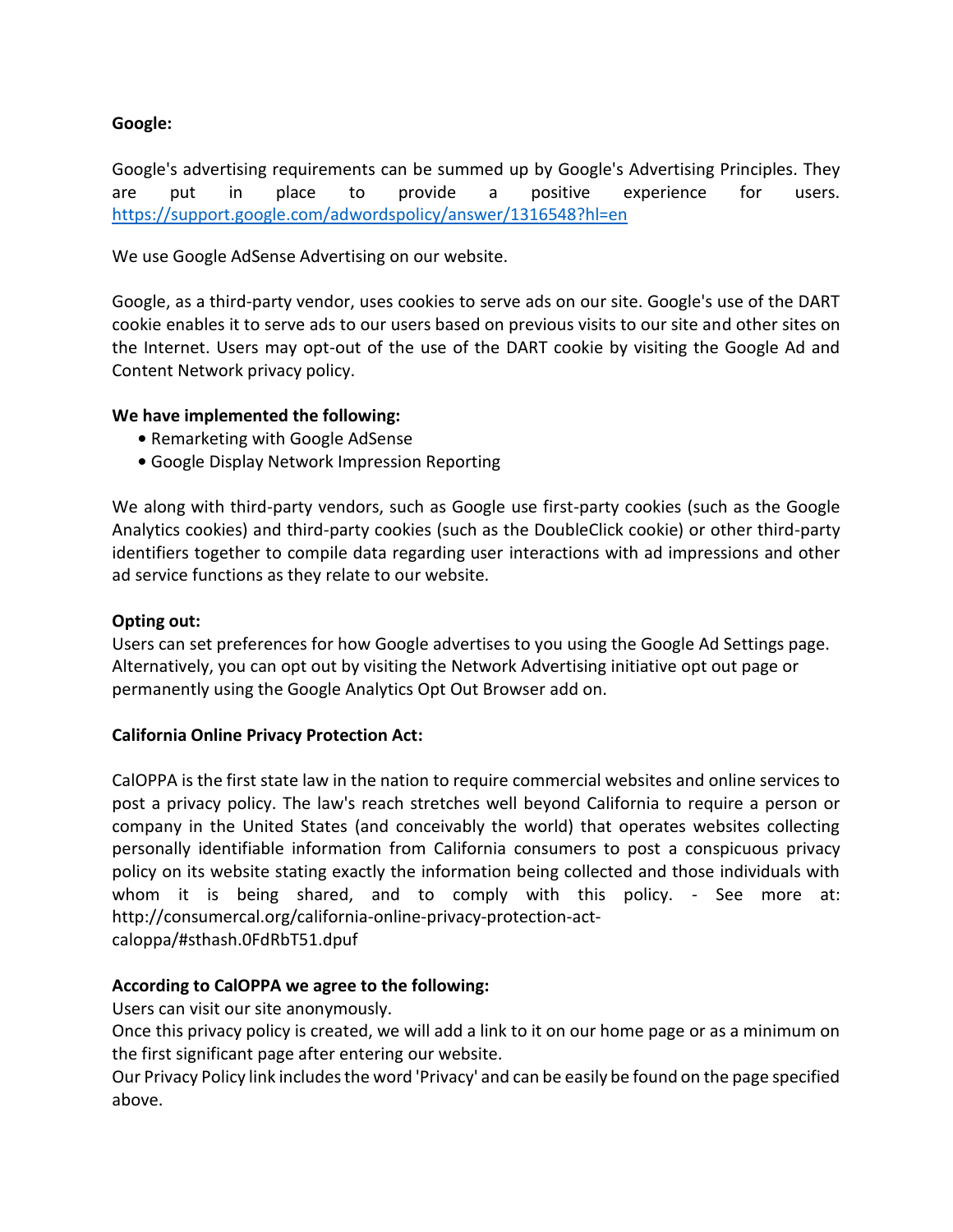Users will be notified of any privacy policy changes:

**•** On our Privacy Policy Page

Users are able to change their personal information:

- **•** By emailing us
- **•** By calling us

# **How does our site handle do not track signals?**

We honor do not track signals and do not track, plant cookies, or use advertising when a Do Not Track (DNT) browser mechanism is in place.

# **Does our site allow third-party behavioral tracking?**

It's also important to note that we allow third-party behavioral tracking

# **COPPA (Children Online Privacy Protection Act):**

When it comes to the collection of personal information from children under 13, the Children's Online Privacy Protection Act (COPPA) puts parents in control. The Federal Trade Commission, the nation's consumer protection agency, enforces the COPPA Rule, which spells out what operators of websites and online services must do to protect children's privacy and safety online.

We do not specifically market to children under 13.

## **Fair Information Practices:**

The Fair Information Practices Principles form the backbone of privacy law in the United States and the concepts they include have played a significant role in the development of data protection laws around the globe. Understanding the Fair Information Practice Principles and how they should be implemented is critical to comply with the various privacy laws that protect personal information.

# **In order to be in line with Fair Information Practices we will take the following responsive action, should a data breach occur:**

We will notify the users via email

- **•** Within 7 business days
- We will notify the users via in-site notification
	- **•** Within 7 business days

We also agree to the Individual Redress Principle, which requires that individuals have a right to pursue legally enforceable rights against data collectors and processors who fail to adhere to the law. This principle requires not only that individuals have enforceable rights against data users, but also that individuals have recourse to courts or government agencies to investigate and/or prosecute non-compliance by data processors.